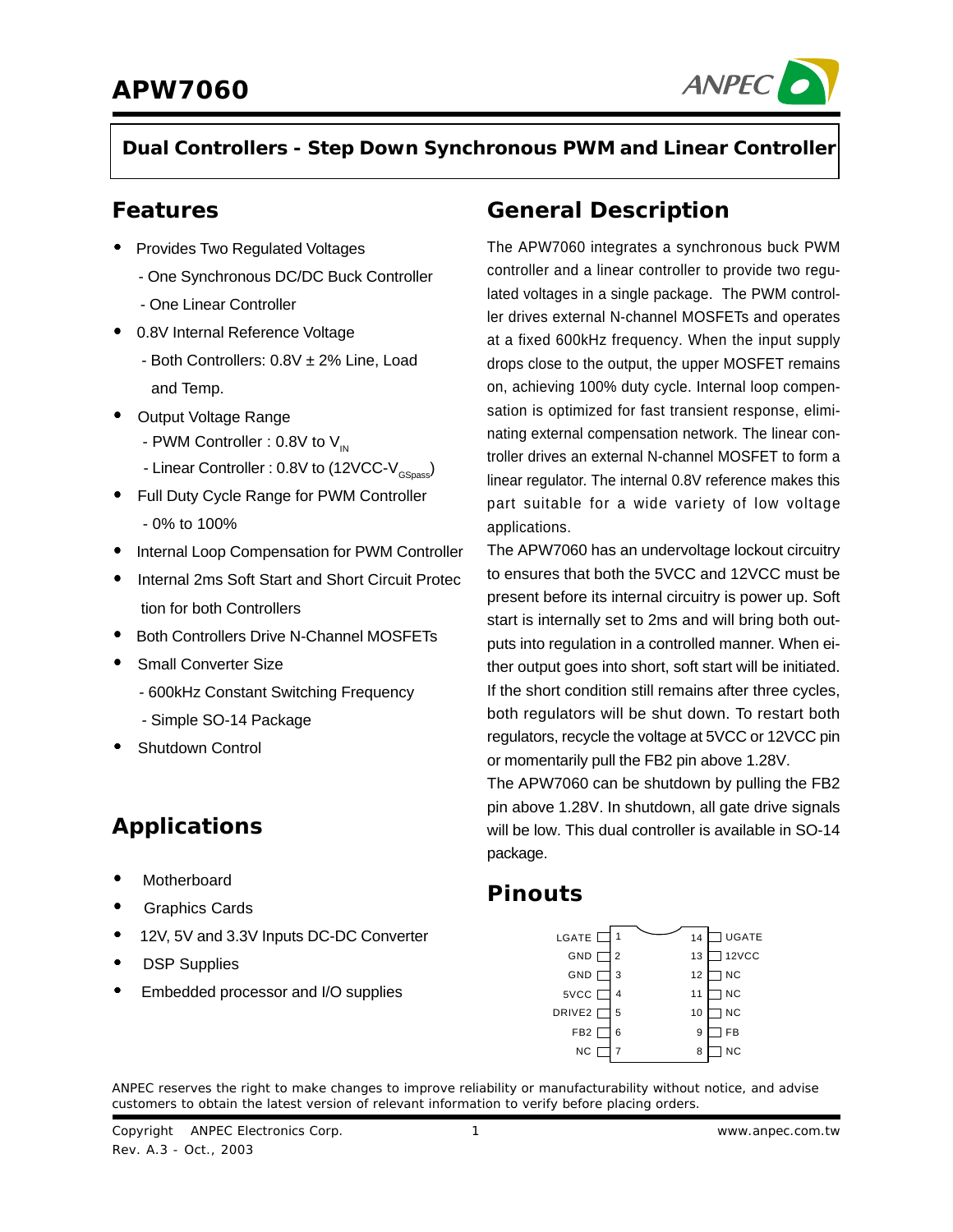

## **Ordering and Marking Information**



### **Block Diagram**



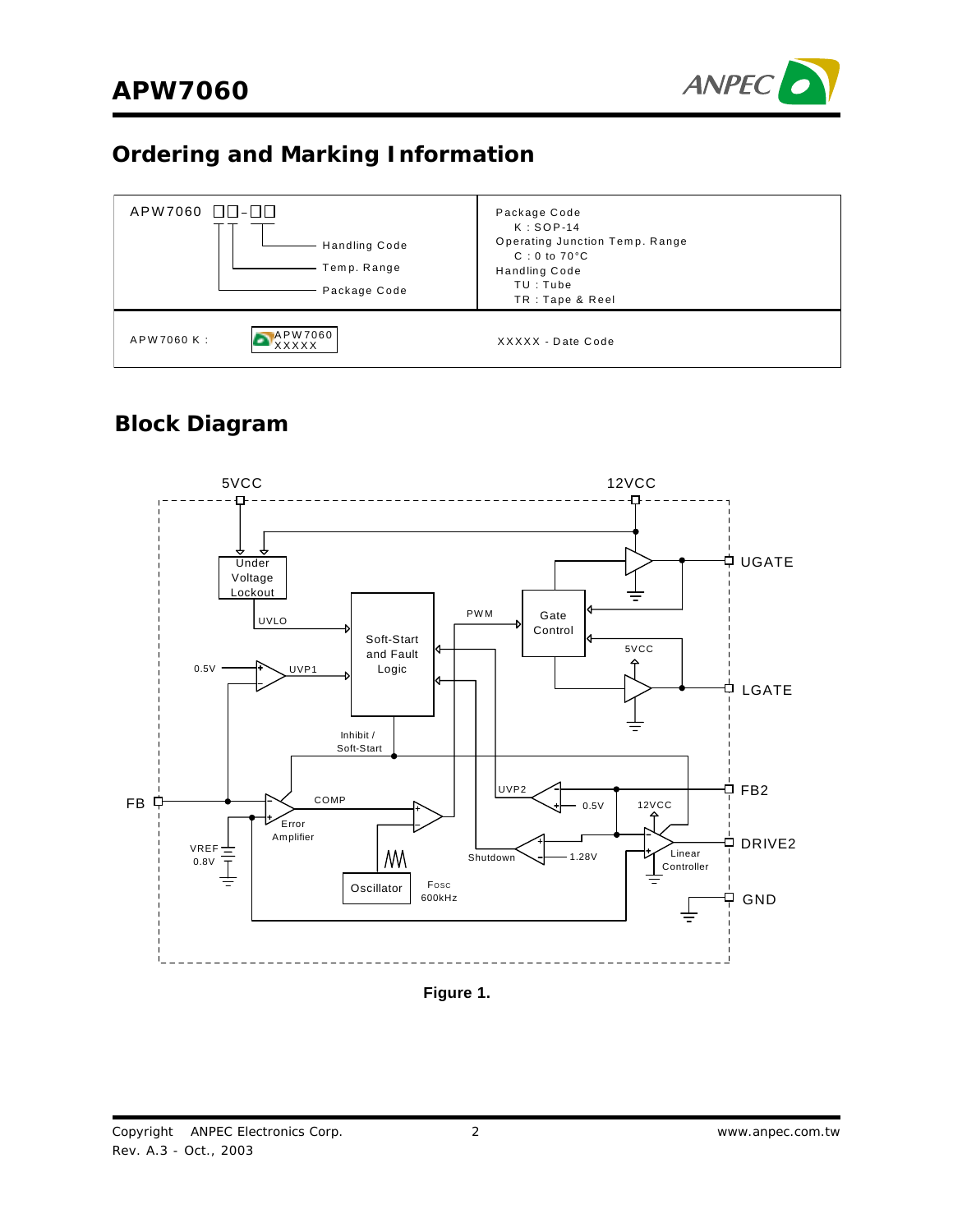

# **Typical Application**



#### **Figure 2.**

### **Absolute Maximum Ratings**

| Symbol                      | <b>Parameter</b>                          | Rating                      | Unit        |
|-----------------------------|-------------------------------------------|-----------------------------|-------------|
| 5Vec                        | SVCC Supply Voltage (5VCC to GND)         | $-0.3 - 7$                  | $\vee$      |
| $12$ $Vcc$                  | 12VCC Supply Voltage (12VCC to GND)       | $-0.3 - 15$                 |             |
|                             | UAGTE, DRIVE2 to GND                      | $-0.3 - 12$ V <sub>cc</sub> |             |
|                             | LGATE, FB, FB2 to GND                     | $-0.3 - 5$ V <sub>cc</sub>  | V           |
|                             | <b>Maximum Junction Temperature</b>       | 150                         | °C          |
| $\mathsf{T}_{\texttt{STG}}$ | Storage Temperature                       | $-65 - 150$                 | $^{\circ}C$ |
| T <sub>SDR</sub>            | Maximum Soldering Temperature, 10 Seconds | 300                         | °C          |
| <b>VESD</b>                 | Minimum ESD Rating (Human body model)     | ±2                          | KV          |

## **Thermal Characteristics**

| Svmbol      | Parameter                                           | Value | Unit |
|-------------|-----------------------------------------------------|-------|------|
| $\theta$ JA | Junction-to-Ambient Resistance in free air (SOP-14) | 160   | ℃/W  |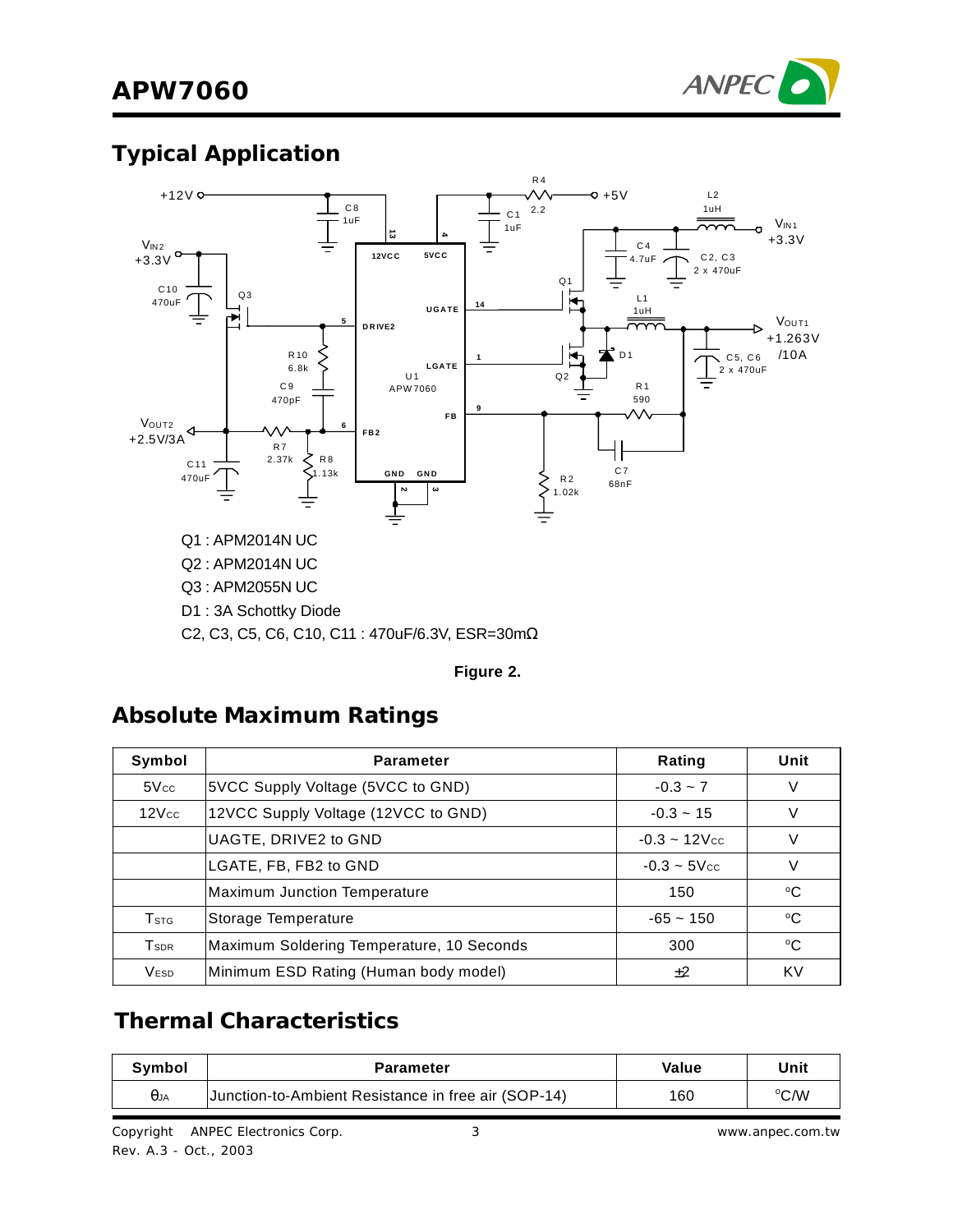

# **Recommended Operating Conditions (Note)**

| Symbol            | <b>Parameter</b>                       | Range          | Unit        |
|-------------------|----------------------------------------|----------------|-------------|
| 5Vec              | 5VCC Supply Voltage                    | $5 + 5%$       | V           |
| 12Vec             | 12VCC Supply Voltage                   | $12 \pm 10\%$  | V           |
| VOUT <sub>1</sub> | Output Voltage of the Buck converter   | $0.8 - 3.3$    | V           |
| V <sub>IN1</sub>  | Input Voltage of the Buck converter    | $3.3/5 \pm 5%$ | V           |
| VOUT <sub>2</sub> | Output Voltage of the Linear Regulator | $0.8 - 3.3$    | V           |
| V <sub>IN2</sub>  | Input Voltage of the Linear Regulator  | $3.3/5 \pm 5%$ | V           |
| TA                | <b>Ambient Temperature</b>             | $0 \sim 70$    | °C          |
| TJ                | Junction Temperature                   | $0 - 125$      | $^{\circ}C$ |

Note : Refer to the typical application circuit

### **Electrical Characteristics**

Unless otherwise specified, these specifications apply over  $5$ V $cc=5$ V, 12V $cc=12$ V and T<sub>A</sub>= 0~70 °C. Typical values are at TA=25°C.

|                   |                               |                                    |      | <b>APW7060</b> |      |           |
|-------------------|-------------------------------|------------------------------------|------|----------------|------|-----------|
| Symbol            | <b>Parameter</b>              | <b>Test Conditions</b>             | Min  | <b>Typ</b>     | Max  | Unit      |
|                   | <b>SUPPLY CURRENT</b>         |                                    |      |                |      |           |
| $_{\rm lcc}$      | 5VCC Supply Current           | LGATE Open, FB2=DRIVE2             |      | 2.5            |      | mA        |
|                   | 12VCC Supply Current          | <b>UGATE Open</b>                  |      | 2.5            |      | mA        |
|                   | <b>UNDER VOLTAGE LOCKOUT</b>  |                                    |      |                |      |           |
|                   | Rising 5VCC Threshold         | 12Vcc=12V                          | 4.0  | 4.2            | 4.4  | V         |
|                   | Falling 5VCC Threshold        | 12Vcc=12V                          | 3.5  | 3.7            | 3.9  | V         |
|                   | Rising 12VCC Threshold        | $5Vec=5V$                          | 9.6  | 10.3           | 10.8 | V         |
|                   | Falling 12VCC Threshold       | $5Vcc = 5V$                        | 9.3  | 9.7            | 10.2 | V         |
| <b>OSCILLATOR</b> |                               |                                    |      |                |      |           |
| Fosc              | <b>Free Running Frequency</b> |                                    | 550  | 600            | 650  | kHz       |
|                   | Ramp Upper Threshold          |                                    |      | 2.85           |      | V         |
|                   | Ramp Lower Threshold          |                                    |      | 0.95           |      | V         |
| $\Delta$ Vosc     | Ramp Amplitude                |                                    |      | 1.9            |      | $V_{P-P}$ |
|                   | <b>REFERENCE VOLTAGE</b>      |                                    |      |                |      |           |
| <b>VREF</b>       | Reference Voltage             |                                    |      | 0.8            |      | V         |
|                   | <b>System Accuracy</b>        | Over Line, Load and<br>Temperature | $-2$ |                | $+2$ | %         |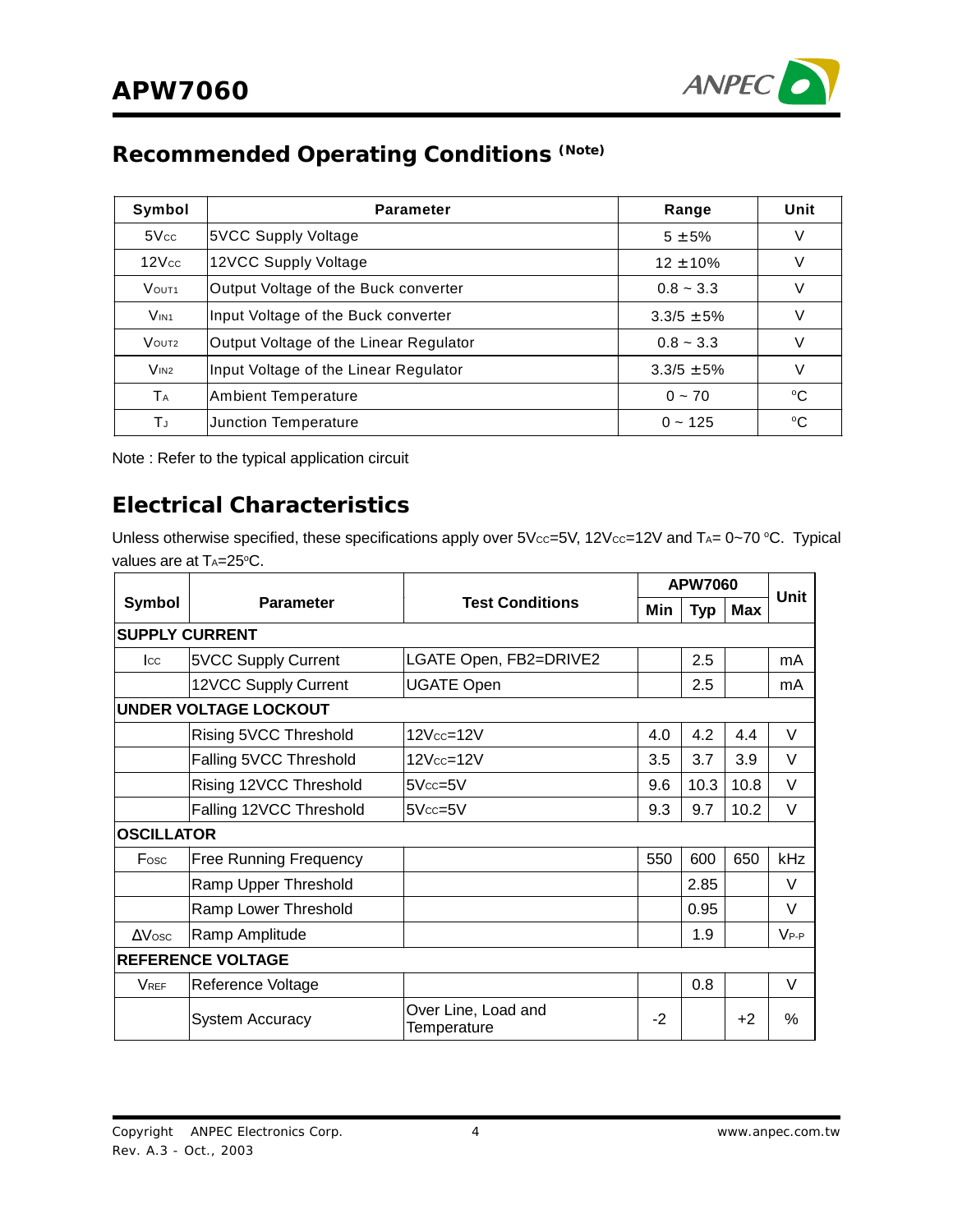

# **Electrical Characteristics (Cont.)**

Unless otherwise specified, these specifications apply over  $5V_{CC} = 5V$ ,  $12V_{CC} = 12V$  and  $T_{A} = 0 \sim 70$  °C. Typical values are at TA=25°C.

|                |                                           |                            | <b>APW7060</b> |                |     | Unit       |
|----------------|-------------------------------------------|----------------------------|----------------|----------------|-----|------------|
| Symbol         | <b>Parameter</b>                          | <b>Test Conditions</b>     | Min            | <b>Typ</b>     | Max |            |
|                | <b>BUILT-IN PWM FEEDBACK COMPENSATION</b> |                            |                |                |     |            |
|                | DC Gain                                   |                            |                | 75             |     | dB         |
| $F_{P}$        | <b>First Pole Frequency</b>               |                            |                | 10             |     | Hz         |
| Fz             | <b>First Zero Frequency</b>               |                            |                | $\mathbf{1}$   |     | kHz        |
|                | <b>UGATE Duty Range</b>                   |                            | 0              |                | 100 | $\%$       |
|                | <b>FB Input Current</b>                   |                            |                |                | 0.1 | $\mu$ A    |
|                | <b>PWM CONTROLLER GATE DRIVERS</b>        |                            |                |                |     |            |
|                | <b>UGATE Source</b>                       | VUAGTE=1V                  |                | 0.6            |     | Α          |
|                | <b>UGATE Sink</b>                         | VUGATE=1V                  |                | 7.3            |     | Ω          |
|                | <b>LGATE Source</b>                       | VLGATE=1V                  |                | 0.6            |     | A          |
|                | <b>LGATE Sink</b>                         | VLGATE=1V                  |                | 1.8            |     | Ω          |
| T <sub>D</sub> | Dead Time                                 |                            |                | 50             |     | nS         |
|                | <b>LINEAR CONTROLLER</b>                  |                            |                |                |     |            |
|                | DC Gain                                   |                            |                | 78             |     | dB         |
|                | <b>Gain Bandwidth Product</b>             | $C_L = 0.5nF$              |                | 1.6            |     | <b>MHz</b> |
|                |                                           | $C_{L} = 1nF$              |                | 1              | 0.1 |            |
|                | <b>FB Input Current</b>                   |                            |                |                |     | μA         |
|                | <b>DRIVE2 Source Current</b>              | VFB2=VREF-20mV, VDRIVE2=7V |                | 9.8            |     | mA         |
|                | <b>DRIVE2 Sink Current</b>                | VFB2=VREF+20mV, VDRIVE2=3V |                | 2.6            |     | mA         |
|                | DRIVE2 Output High Voltage                | DRIVE2 Open                |                | 11.7           |     | $\vee$     |
|                | <b>DRIVE2 Output Low Voltage</b>          | DRIVE2 Open                |                | 0.01           |     | V          |
|                | <b>UNDER-VOLTAGE PROTECTION</b>           |                            |                |                |     |            |
| <b>UVFB</b>    | FB/FB2 Under-Voltage Level                | FB or FB2 Falling          |                | 0.5            |     | V          |
|                | FB/FB2 Under-Voltage<br><b>Hysteresis</b> |                            |                | 15             |     | mV         |
|                | <b>SOFT-START AND SHUTDOWN</b>            |                            |                |                |     |            |
| Tss            | Soft-Start Interval                       |                            |                | $\overline{2}$ |     | mS         |
|                | FB2 Shutdown Threshold                    | FB2 Rising                 |                | 1.28           |     | V          |
|                | FB2 Shutdown Hysteresis                   |                            |                | 30             |     | mV         |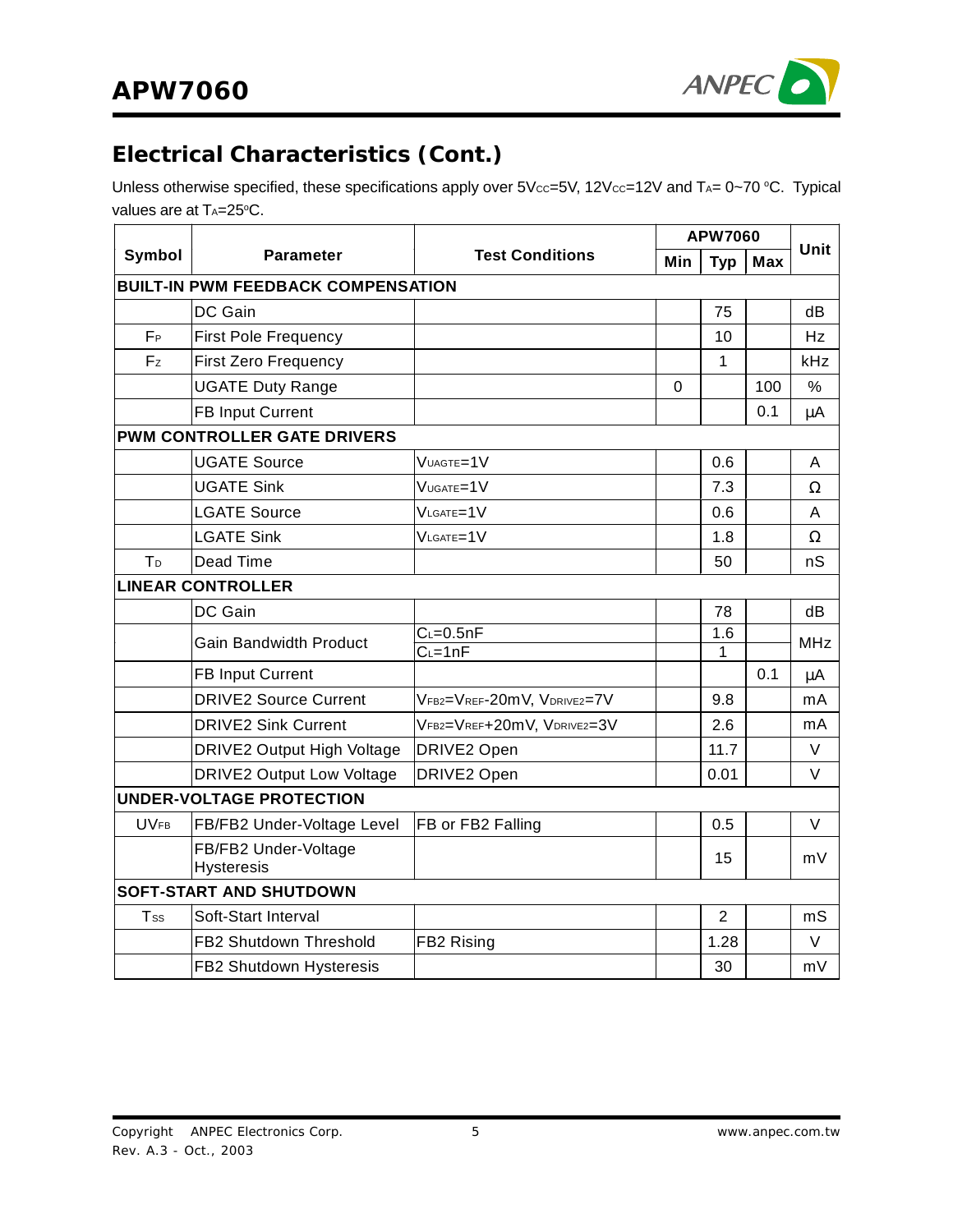

### **Functional Pin Description**

#### **LGATE (Pin 1)**

This pin provides the gate drive signal for the low side **MOSFFT** 

#### **GND (Pin 2, 3)**

Signal and power ground for the IC. All voltage levels are measured with respect to this pin. Tie this pin to the ground plane through the lowest impedance connection available.

#### **5VCC (Pin 4)**

This is the main bias supply for the DC/DC controller and its low side MOSFET driver. Must be closely decoupled to GND (Pin 2,3). The voltage at this pin is monitored for undervoltage lockout (UVLO) purposes. **DO NOT** apply a voltage greater than 5.5V to this pin.

#### **DRIVE2 (Pin 5)**

This pin provides the gate drive voltage for the linear regulator N-channel MOSFET pass transistor. It also provides a means of compensating the linear controller for applications where the user needs to optimize the regulator transient response.

#### **FB2 (Pin 6)**

Connect this pin to the output ( $V$ OUT2) of the linear regulator via a proper sized resistor divider. The voltage at this pin is regulated to 0.8V and the Voutz is determined using the following formula :

$$
V_{\text{OUT2}=0.8V} \times (1+\frac{R7}{R8})
$$

where  $R7$  is the resistor connected from  $V_{\text{OUT2}}$  to  $FB2$ . and R8 is the resistor connected from FB2 to GND. This pin is also monitored for under-voltage events. Pulling and holding FB2 above 1.28V shuts down both regulators. Releasing FB2 initiates soft-start on both regulators.

**NC (Pin 7, 8, 10, 11, 12)** No internal connection.

### **FB (Pin 9)**

This pin is the inverting input of the internal error amplifier of the buck controller. Connect this pin to the output (Vout1) of the DC/DC converter via a proper sized resistor divider to form a complete feedback loop. The VOUT1 is determined using the following formula :

$$
V_{\text{OUT1}} = 0.8V \times (1 + \frac{R1}{R2})
$$

where R1 is the resistor connected from  $V<sub>OUT1</sub>$  to FB, and R2 is the resistor connected from FB to GND. This pin is also monitored for under-voltage events.

### **12VCC (Pin 13)**

This pin provides the supply voltage to the high side MOSFET driver and the linear controller. A voltage no greater than 13V can be connected to this pin. The voltage at this pin is monitored for undervoltage lockout (UVLO) purposes.

#### **UGATE (Pin 14)**

This pin provides gate drive for the high-side MOSFET.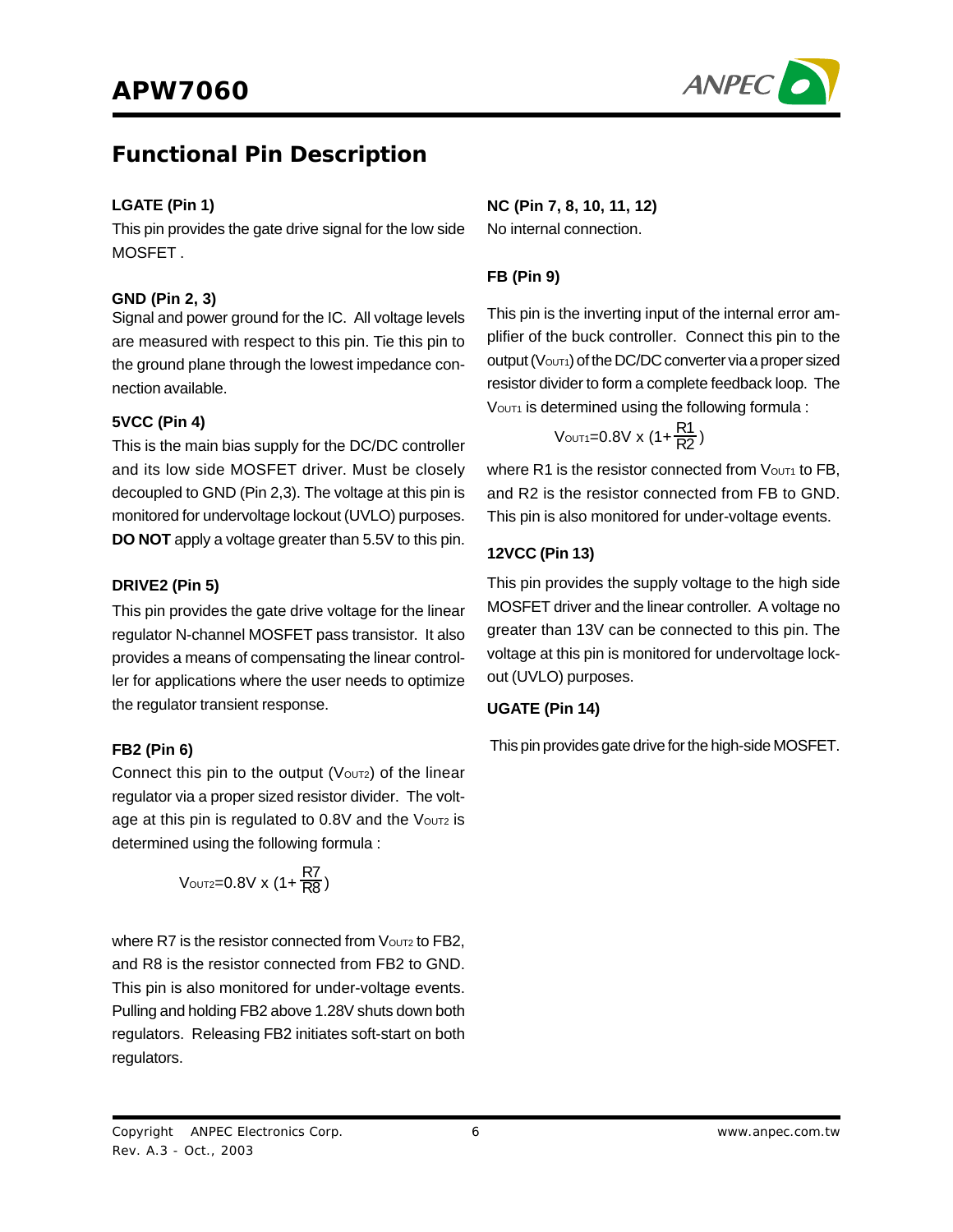

# **Typical Characteristics**

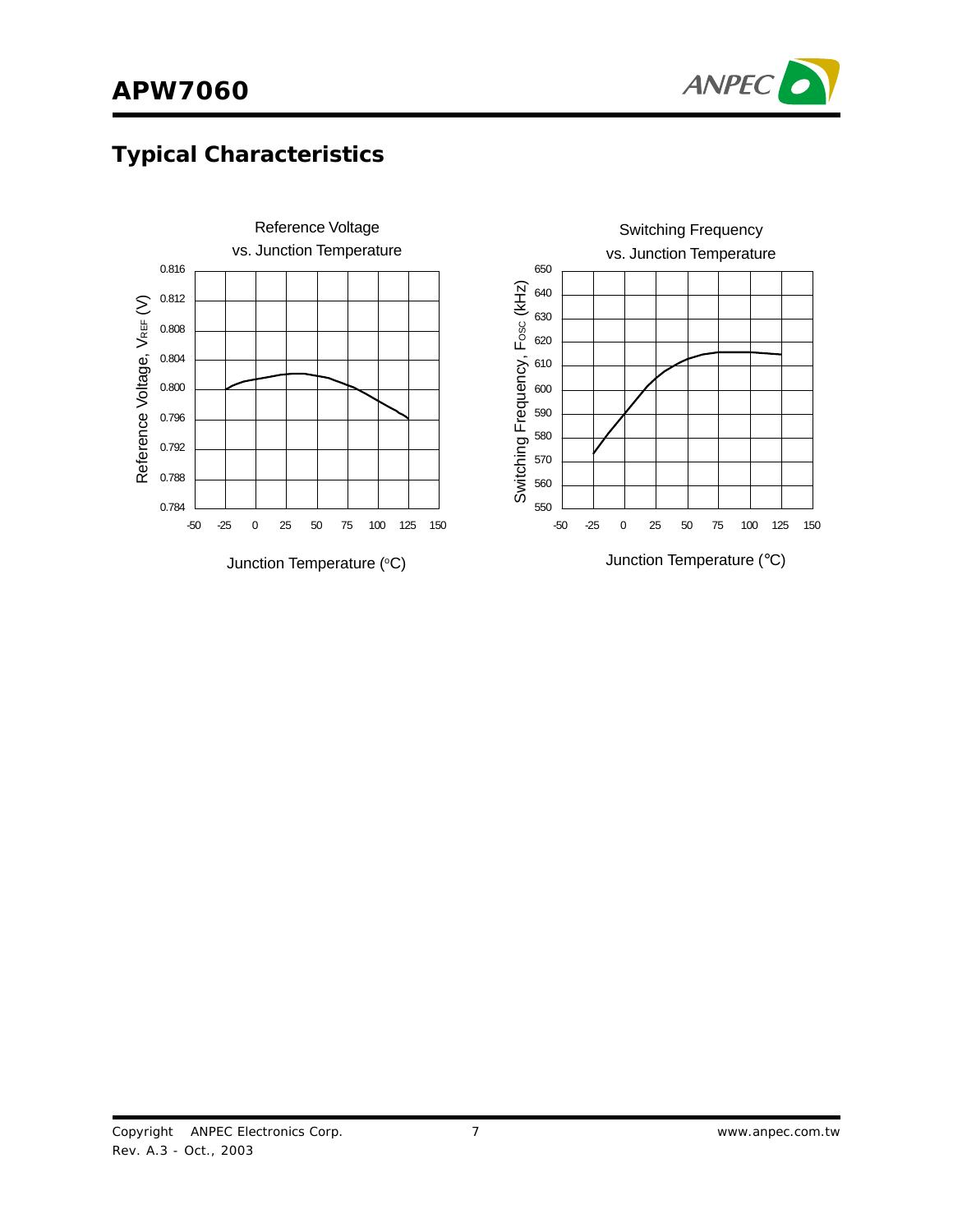

### **Operating Waveforms (Refer to the typical application circuit)**

#### **1.VOUT1 Load Transient Response : IOUT = 0A -> 10A -> 0A**

 $I_{\text{OUT1}}$  slew rate =  $\pm 10A/\mu S$ 



**2.VOUT2 Load Transient Response : IOUT = 0.2A -> 3A -> 0.2A**

 $I_{\text{OUT2}}$  slew rate =  $\pm 3A/\mu S$ 

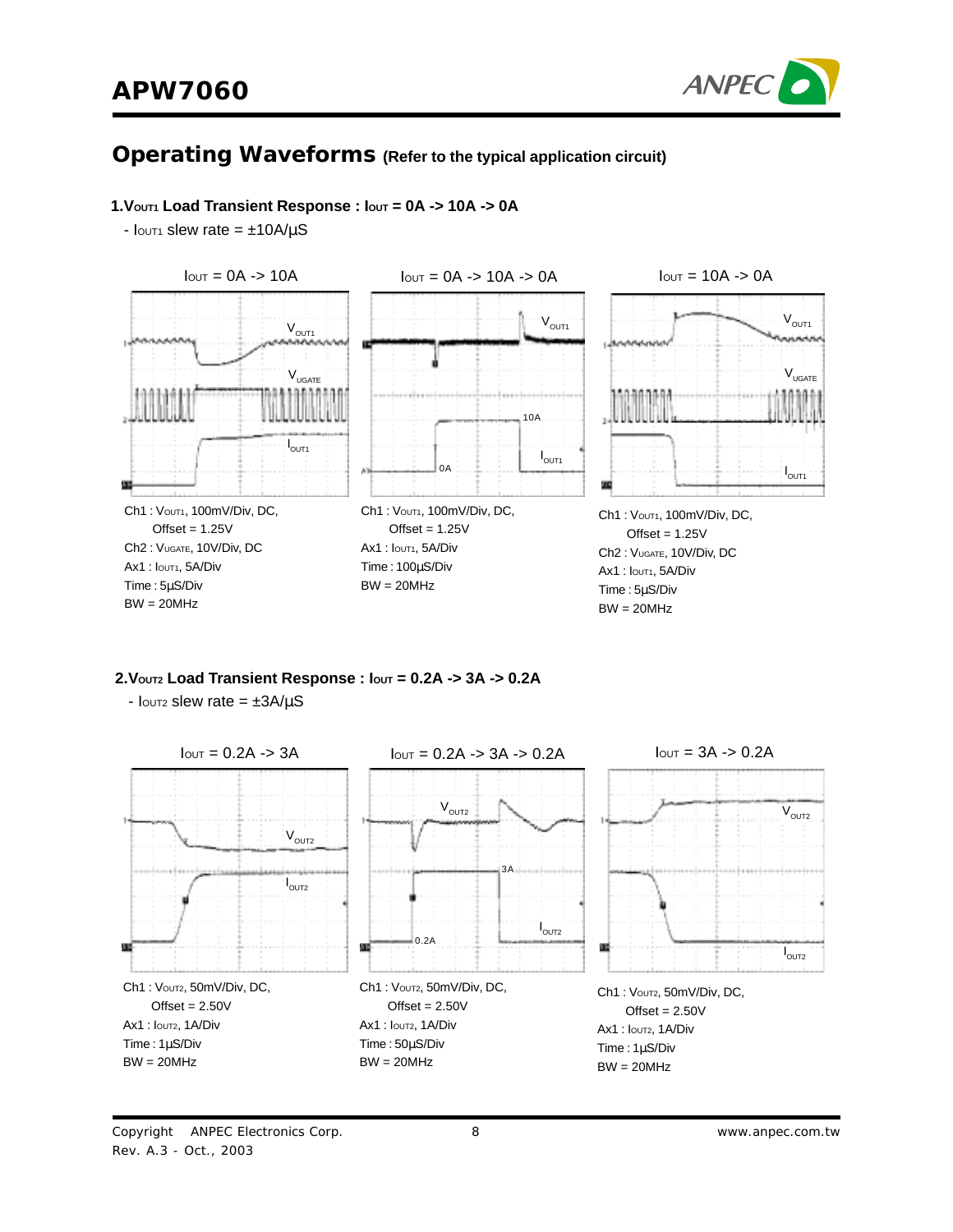

# **Operating Waveforms (Cont.)**

#### **3. Powering ON / OFF**



Ch2 : +12V, 2V/Div, DC Ch3: Vout1, 1V/Div, DC Ch4 : Voutz, 1V/Div, DC Time : 1mS/Div  $BW = 20MHz$ 



Ch2 : +12V, 2V/Div, DC Ch3: Vout1, 1V/Div, DC Ch4 : Voutz, 1V/Div, DC Time : 5mS/Div  $BW = 20MHz$ 

#### **4. UGATE and LGATE**



Ch2 : VLGATE, 2V/Div, DC Time : 50nS/Div  $BW = 500MHz$ 



Ch1 : VUGATE, 2V/Div, DC Ch2 : VLGATE, 2V/Div, DC Time : 50nS/Div BW = 500MHz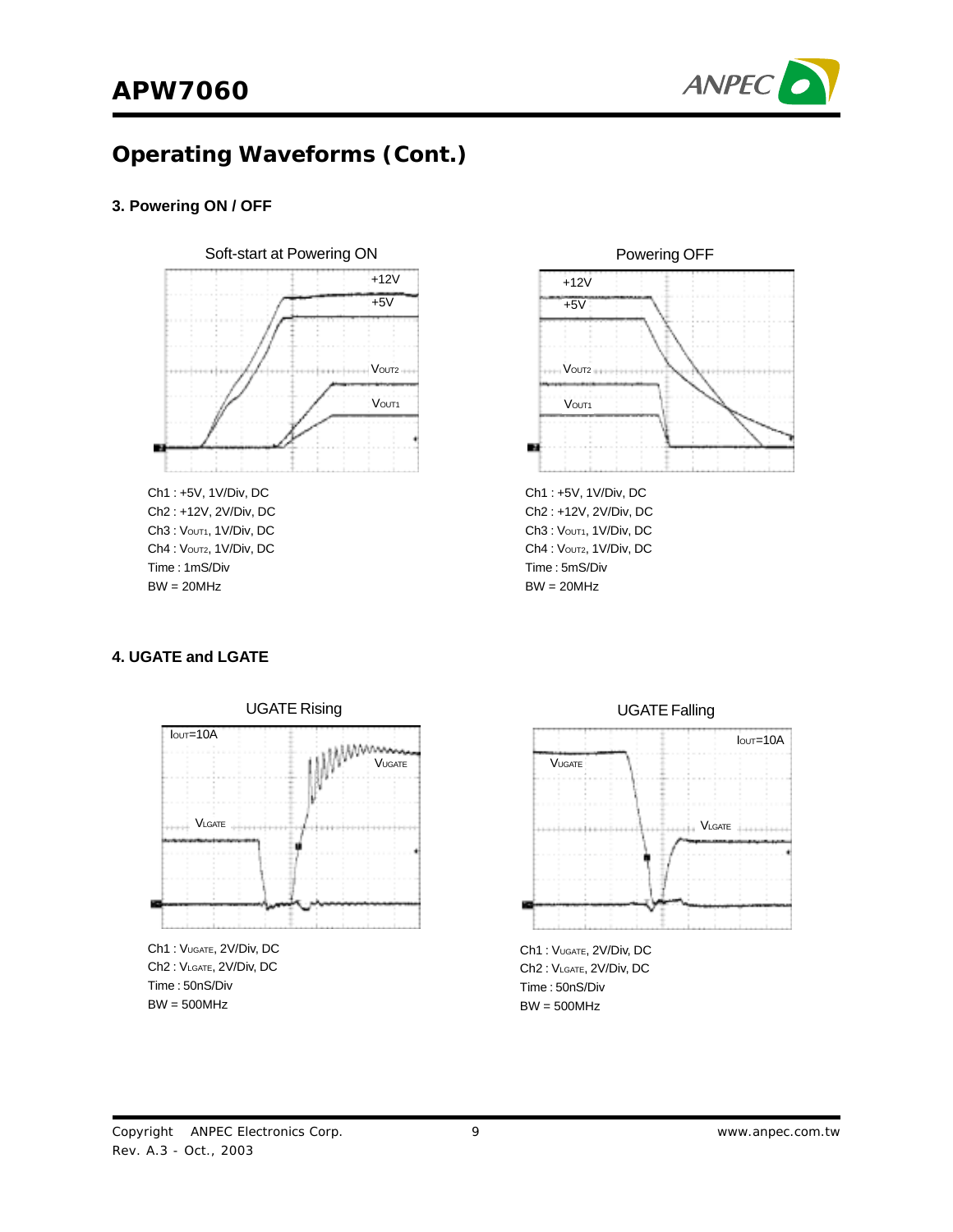

### **Application Information**

#### **Soft Start**

Soft start can be initiated in several ways. One way is when the input bias supply to the 5VCC and 12VCC is above 4.2V and 10.2V respectively. The other way is when the part comes out of shutdown. In both ways, the soft start cycle will last for 2ms. During this period, the reference to the error amplifier of the PWM controller and linear controller will gradually slew up to its final value of 0.8V. This effectively will force both output voltages to track this reference ramp rate. Hence both outputs will reach regulation at the same time. Figure 3 illustrates this graphically.





### **Linear Regulator Transient Response Optimization**

The linear regulator is stable over all load current. However, the transient response can be further enhanced by connecting a RC network between the FB2 and DRIVE2 pin. Depending on the output capacitance and load current of the application, the value of this RC network is then varied. A good starting point for the resistor value is 6.8kΩ and 470pF for the capacitor.

#### **Maximum Output Voltage of Linear Controller**

The maximum drive voltage at DRIVE2 is determined by the applied voltage at 12VCC pin. Since this pin drives an external N-channel pass MOSFET, therefore the maximum output voltage of the linear regulator is dependent upon the required gate-to-source voltage to sustain the load current.

 $V_{\text{OUT2MAX}} = 12 \text{VCC} - V_{\text{GSness}}$ 

#### **Component Selection Guidelines**

#### **PWM Regulator Output Capacitor**

The selection of  $C_{\text{out}}$  is determined by the required effective series resistance (ESR) and voltage rating rather than the actual capacitance requirement. Therefore select high performance low ESR capacitors that are intended for switching regulator applications. In some applications, multiple capacitors have to be paralled to achieve the desired ESR value. If tantalum capacitors are used, make sure they are surge tested by the manufactures. If in doubt, consult the capacitors manufacturer.

#### **Input Capacitor Selection**

The input capacitor is chosen based on the voltage rating and the RMS current rating. For reliable operation, select the capacitor voltage rating to be at least 1.3 times higher than the maximum input voltage. The maximum RMS current rating requirement is approximately  $I_{\text{out}}/2$ , where  $I_{\text{out}}$  is the load current. During power up, the input capacitors have to handle large amount of surge current. If tantalum capacitors are used, make sure they are surge tested by the manufactures. If in doubt, consult the capacitors manufacturer.

For high frequency decoupling, a ceramic capacitor between 0.1uF to 1uF can be connected between 5VCC and ground pin.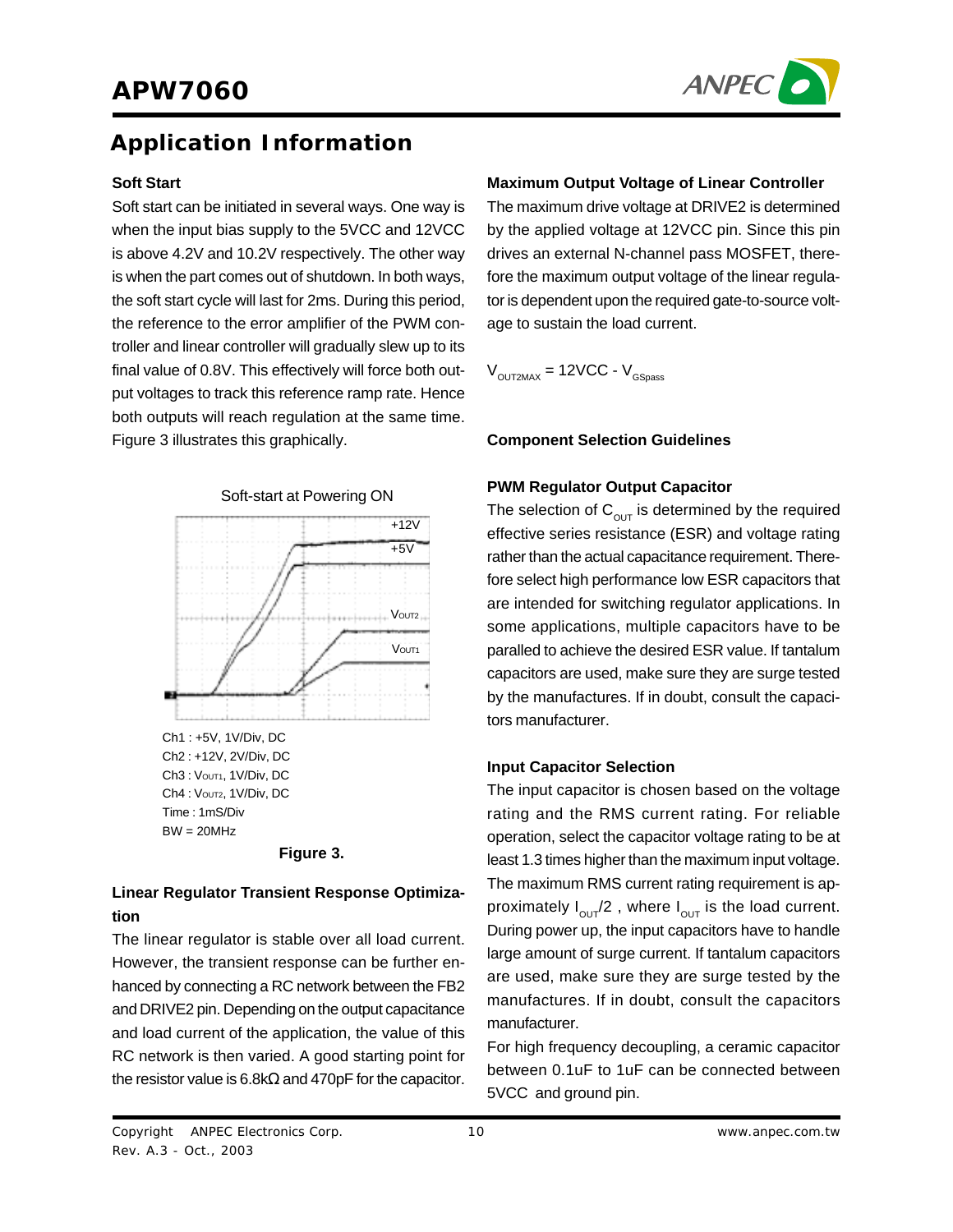

### **Application Information**

#### **Inductor Selection**

The inductance of the inductor is determined by the output voltage requirement. The larger the inductance, the lower the inductor's current ripple. This will translate into lower output ripple voltage. The ripple current and ripple voltage can be approximated by:

$$
I_{RIPPLE} = \frac{V_{IN} \cdot V_{QUT} V_{OUT}}{F_{S} \times L} V_{IN}
$$

 $\Delta V_{\text{OUT}} = I_{\text{RIPPI E}}$  x ESR

where Fs is the switching frequency of the regulator.

There is a tradeoff exists between the inductor's ripple current and the regulator load transient response time A smaller inductor will give the regulator a faster load transient response at the expense of higher ripple current and vice versa. The maximum ripple current occurs at the maximum input voltage. A good starting point is to choose the ripple current to be approximately 30% of the maximum output current.

Once the inductance value has been chosen, select an inductor that is capable of carrying the required peak current without going into saturation. In some type of inductors, especially core that is make of ferrite, the ripple current will increase abruptly when it saturates. This will result in a larger output ripple voltage.

#### **PWM Regulator MOSFET Selection**

The selection of the N-channel power MOSFETs are determined by the  $R_{DS(ON)}$ , reverse transfer capacitance  $(C_{\text{pss}})$  and maximum output current requirement. The losses in the MOSFETs have two components: conduction loss and transition loss. For the upper and lower MOSFET, the losses are approximately given by the following :

$$
P_{\text{UPPER}} = I_{\text{out}}^2 (1 + TC)(R_{\text{DS(ON)}})D + (0.5)(I_{\text{out}})(V_{\text{IN}})(t_{\text{sw}})F_{\text{S}}
$$

 $P_{\text{LOWER}} = I_{\text{out}}^2 (1 + TC)(R_{\text{DS(ON)}})(1-D)$ 

where  $I_{\text{OUT}}$  is the load current

TC is the temperature dependency of  $R_{\text{DSCON}}$  $F_s$  is the switching frequency

t<sub>sw</sub> is the switching interval

D is the duty cycle

Note that both MOSFETs have conduction losses while the upper MOSFET include an additional transition loss. The switching internal,  $t_{sw}$ , is a function of the reverse transfer capacitance  $C_{\rm{RSS}}$ . Figure 4 illustrates the switching waveform of the MOSFET.

The (1+TC) term is to factor in the temperature dependency of the  $R_{DS(OM)}$  and can be extracted from the " $R_{DS(ON)}$  vs Temperature" curve of the power MOSFET.

### **Linear Regulator Input/Output Capacitor Selection**

The input capacitor is chosen based on its voltage rating. Under load transient condition, the input capacitor will momentarily supply the required transient current. A 1uF ceramic capacitor will be sufficient in most applications.

The output capacitor for the linear regulator is chosen to minimize any droop during load transient condition. In addition, the capacitor is chosen based on its voltage rating.

### **Linear Regulator MOSFET Selection**

In addition to choosing the pass MOSFET for its ability to sustain the load current requirement (see Maximum Output Voltage of Linear Controller), another criteria is its efficiency of heat removal. The power dissipated by the MOSFET is given by:

Pdiss = lout \*  $(V_{in} - V_{out2})$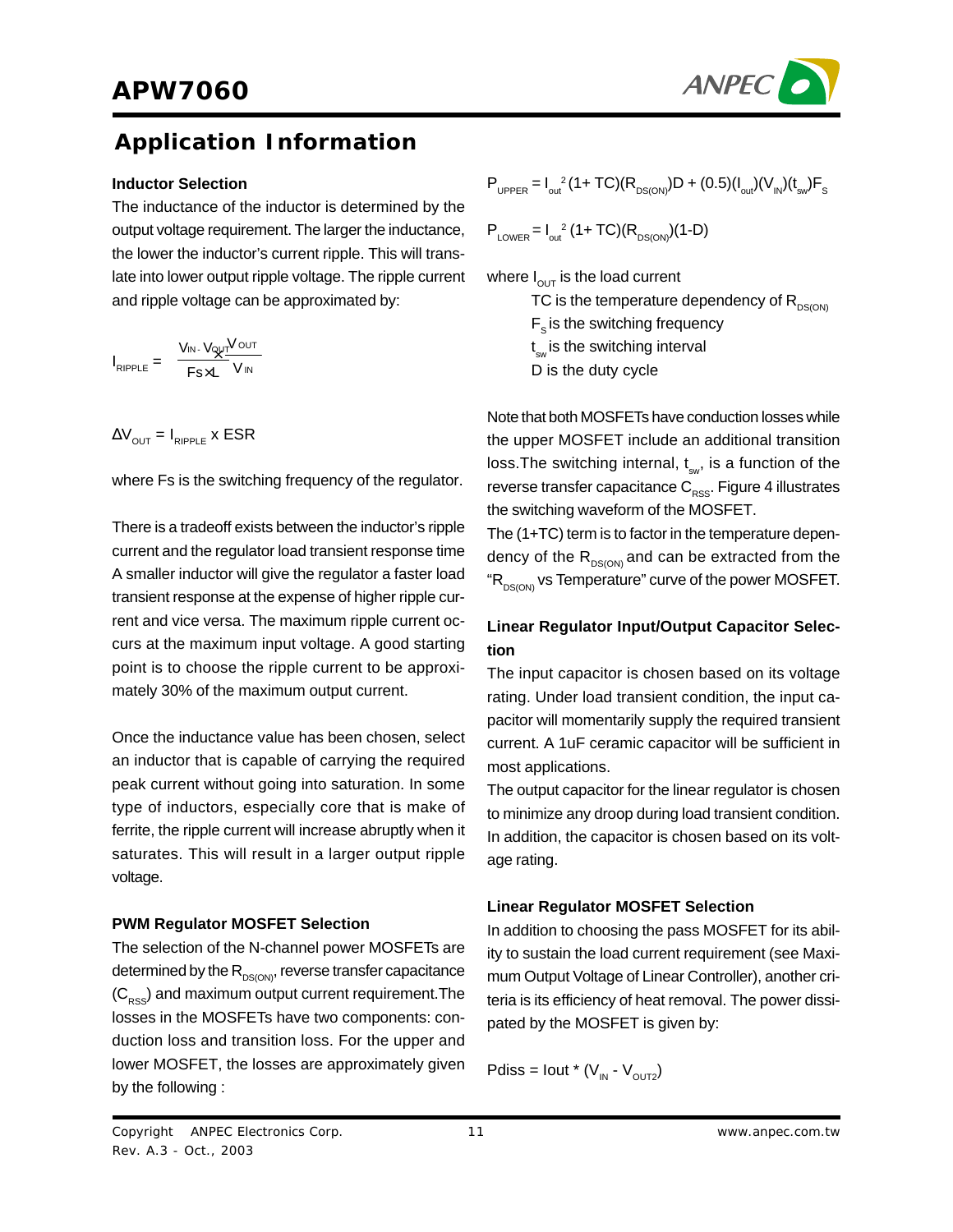

## **Application Information**

where Iout is the maximum load current  $V_{\text{out}}$  is the nominal output voltage

In some applications, heatsink maybe required to help maintain the junction temperature of the MOSFET below its maximum rating.



Figure 4. Switching waveform across MOSFET

### **Layout Considerations**

In high power switching regulator, a correct layout is important to ensure proper operation of the regulator. In general, interconnecting impedances should be minimized by using short, wide printed circuit traces. Signal and power grounds are to be kept separate and finally combined using ground plane construction or single point grounding. Figure 5 illustrates the layout, with bold lines indicating high current paths. Components along the bold lines should be placed close together. Below is a checklist for your layout:

- Keep the switching nodes (UGATE, LGATE and the PHASE) away from sensitive small signal nodes since these nodes are fast moving signals. There fore keep traces to these nodes as short as possible.
- $\bullet$  Decoupling capacitor  $C_{\text{IN}}$  provides the bulk capaci tance and needs to be placed close to the drain of Q1.
- $\bullet$  The ground return of  $C_{\text{IN}}$  must return to the combine  $C_{\text{OUT}}$  (-) terminal.
- $\bullet$  Capacitor C<sub>HF</sub> is to improve noise performance and a small 1uF ceramic capacitor will be sufficient. Place this capacitor close of the drain of Q1.

• Inductor L1 should be connected closely to the PHASE node.

 $\bullet$  Bypass capacitors,  $C_{\text{BP}}$ , should be placed as close to the 5VCC and 12VCC pins.



Figure 5. Recommended Layout Diagram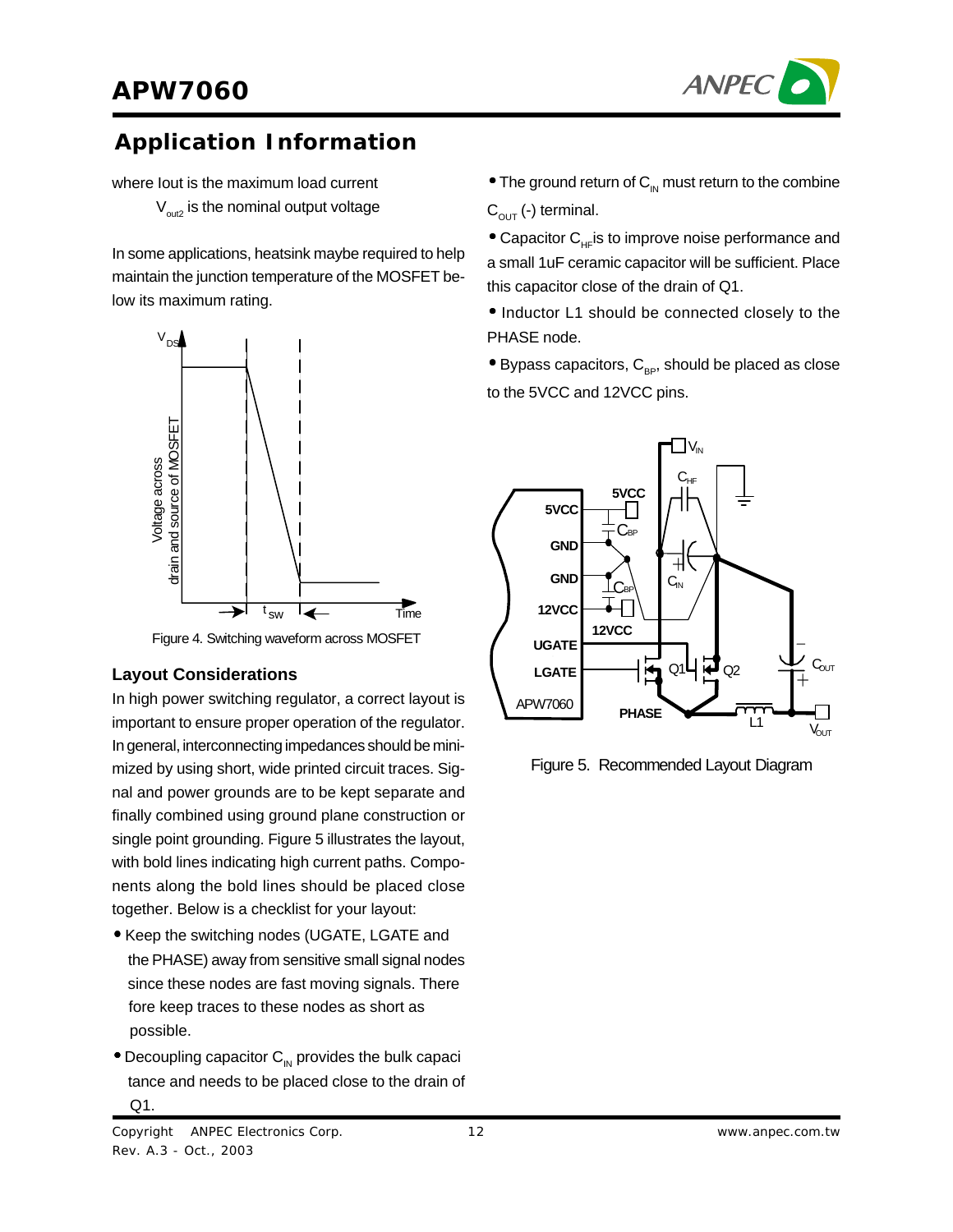

# **Package Information**

SOP – 14 (150mil)



| <b>Dim</b>       |       | <b>Millimeters</b> | <b>Inches</b>    |             |  |
|------------------|-------|--------------------|------------------|-------------|--|
|                  | Min.  | Max.               | Min.             | Max.        |  |
| Α                | 1.477 | 1.732              | 0.058            | 0.068       |  |
| A <sub>1</sub>   | 0.102 | 0.255              | 0.004            | 0.010       |  |
| В                | 0.331 | 0.509              | 0.013            | 0.020       |  |
| С                | 0.191 | 0.2496             | 0.0075           | 0.0098      |  |
| D                | 8.558 | 8.762              | 0.336            | 0.344       |  |
| F                | 3.82  | 3.999              | 0.150            | 0.157       |  |
| е                | 1.274 |                    |                  | 0.050       |  |
|                  | 5.808 | 6.215              | 0.228            | 0.244       |  |
|                  | 0.382 | 1.274              | 0.015            | 0.050       |  |
| $\theta^{\circ}$ | ∩°    | $8^{\circ}$        | $\Omega^{\circ}$ | $8^{\circ}$ |  |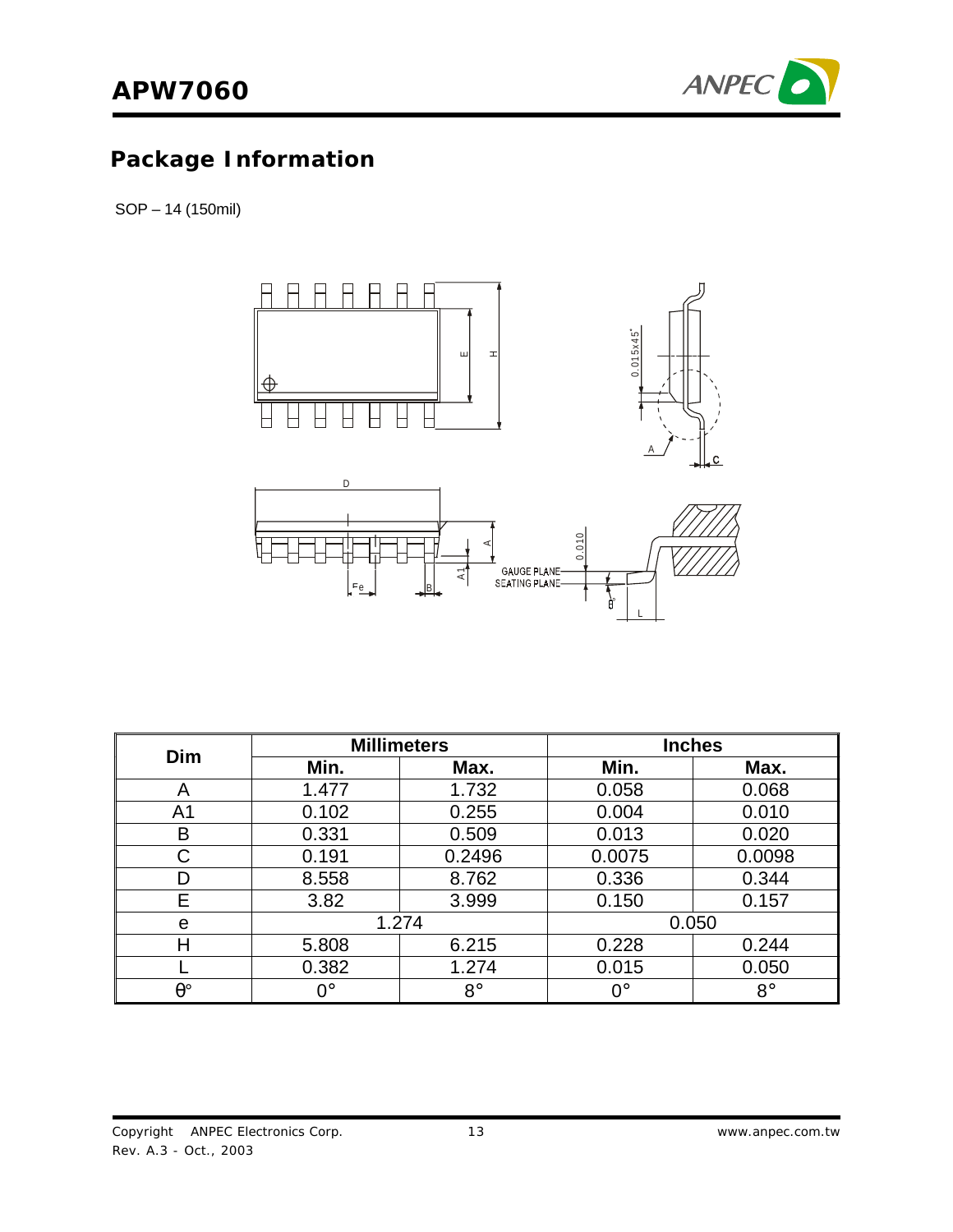

# **Physical Specifications**

| Terminal Material  | Solder-Plated Copper (Solder Material: 90/10 or 63/37 SnPb   |
|--------------------|--------------------------------------------------------------|
| Lead Solderability | Meets EIA Specification RSI86-91, ANSI/J-STD-002 Category 3. |
| Packaging          | 2500 devices per reel                                        |

# **Reflow Condition (IR/Convection or VPR Reflow)**

Reference JEDEC Standard J-STD-020A APRIL 1999



Time

### **Classification Reflow Profiles**

|                                               | <b>Convection or IR/</b>     | <b>VPR</b>                     |
|-----------------------------------------------|------------------------------|--------------------------------|
|                                               | <b>Convection</b>            |                                |
| Average ramp-up rate(183 $\degree$ C to Peak) | 3°C/second max.              | 10 °C /second max.             |
| Preheat temperature $125 \pm 25^{\circ}$ C)   | 120 seconds max.             |                                |
| Temperature maintained above 183 °C           | 160 ~ 150 seconds            |                                |
| Time within 5 °C of actual peak temperature   | $10 - 20$ seconds            | 160 seconds                    |
| Peak temperature range                        | 220 +5/-0 °C or 235 +5/-0 °C | $215 - 219$ °C or 235 +5/-0 °C |
| Ramp-down rate                                | 6°C /second max.             | 10 °C /second max.             |
| Time 25 °C to peak temperature                | 6 minutes max.               |                                |

# **Package Reflow Conditions**

| $pkg.$ thickness $\geq$ 2.5mm<br>and all bags | pkg. thickness < 2.5mm and<br>pkg. volume $\geq$ 350 mm | pkg. thickness < 2.5mm and pkg.<br>volume $\lt$ |
|-----------------------------------------------|---------------------------------------------------------|-------------------------------------------------|
| Convection 220 $+5/-0$ °C                     |                                                         | Convection 235 +5/-0 $\degree$ C                |
| $IVPR$ 215-219 °C                             |                                                         | VPR 235 +5/-0 $^{\circ}$ C                      |
| $IR/Convection 220 +5/-0 °C$                  |                                                         | IR/Convection 235 +5/-0 $\degree$ C             |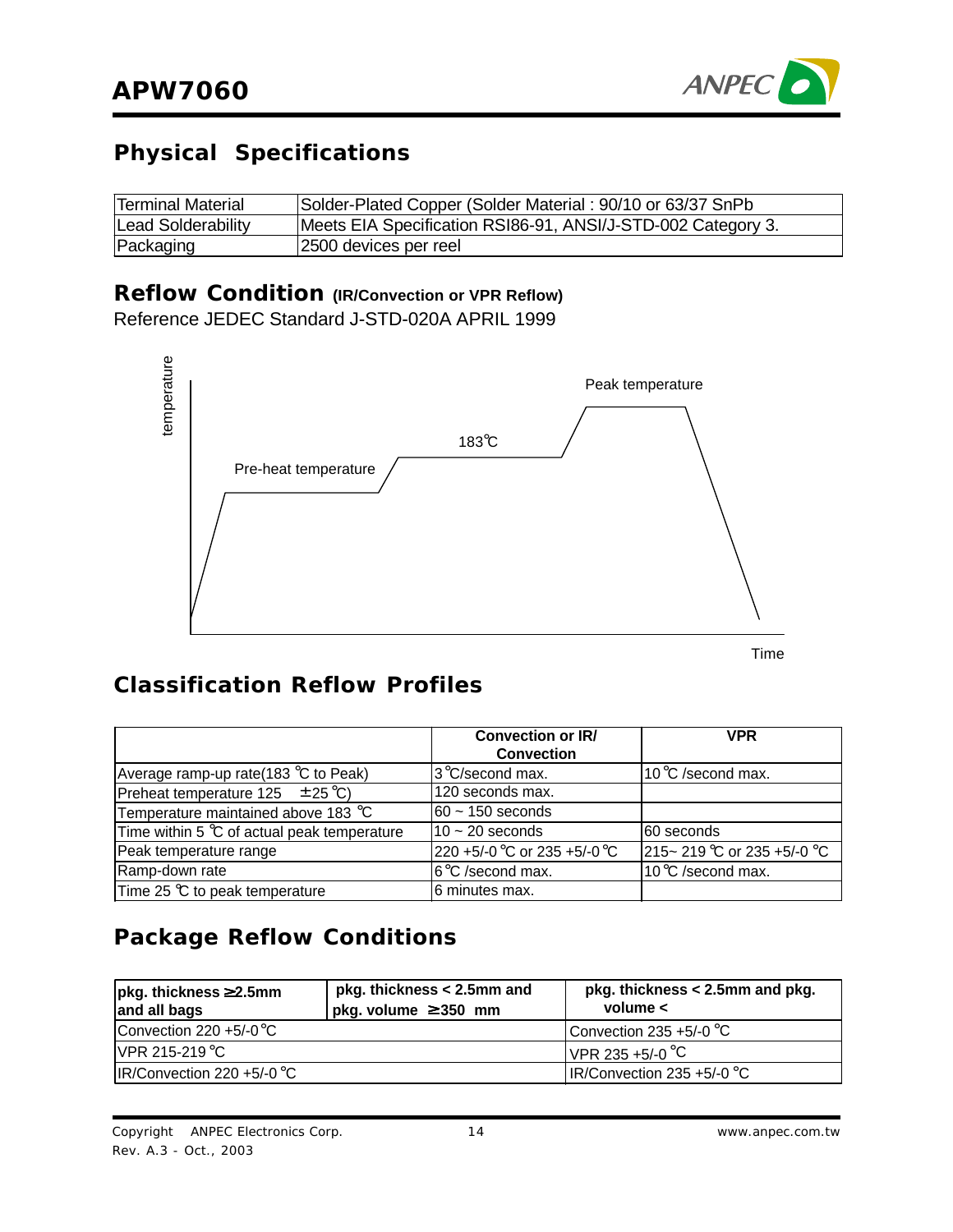

# **Reliability test program**

| <b>Test item</b>     | Method              | <b>Description</b>                             |
|----------------------|---------------------|------------------------------------------------|
| <b>SOLDERABILITY</b> | MIL-STD-883D-2003   | 245°C , 5 SEC                                  |
| <b>HOLT</b>          | MIL-STD-883D-1005.7 | 1000 Hrs Bias @ 125 °C                         |
| <b>PCT</b>           | JESD-22-B, A102     | 168 Hrs, 100 % RH , 121°C                      |
| <b>TST</b>           | MIL-STD-883D-1011.9 | $-65^{\circ}$ C ~ 150 $^{\circ}$ C, 200 Cycles |
| <b>IESD</b>          | MIL-STD-883D-3015.7 | VHBM > 2KV, VMM > 200V                         |
| Latch-Up             | IJESD 78.           | 10ms, $I_{ir} > 100$ mA                        |

### **Carrier Tape & Reel Dimension**





| Application                  | A      | B                    |                          | u         |     | Т2                       | W              |                |      |
|------------------------------|--------|----------------------|--------------------------|-----------|-----|--------------------------|----------------|----------------|------|
|                              | 330REF | <b>100REF</b>        | $ 13.0 + 0.5 $<br>$-0.2$ | $2\pm0.5$ |     | 16.5REF $ 2.5 \pm 0.25 $ | $16.0 \pm 0.3$ | 8              | 1.75 |
| <b>SOP-14</b><br>$(150$ mil) |        |                      | D1                       | Po        | P1  | A٥                       | Ko             |                |      |
|                              | 7.5    | $\phi$ 0.50 +<br>0.1 | 01.50<br>(MIN)           | 4.0       | 2.0 | 6.5                      | 2.10           | $0.3 \pm 0.05$ |      |

 $\sim$  (mm)  $\sim$  (mm)